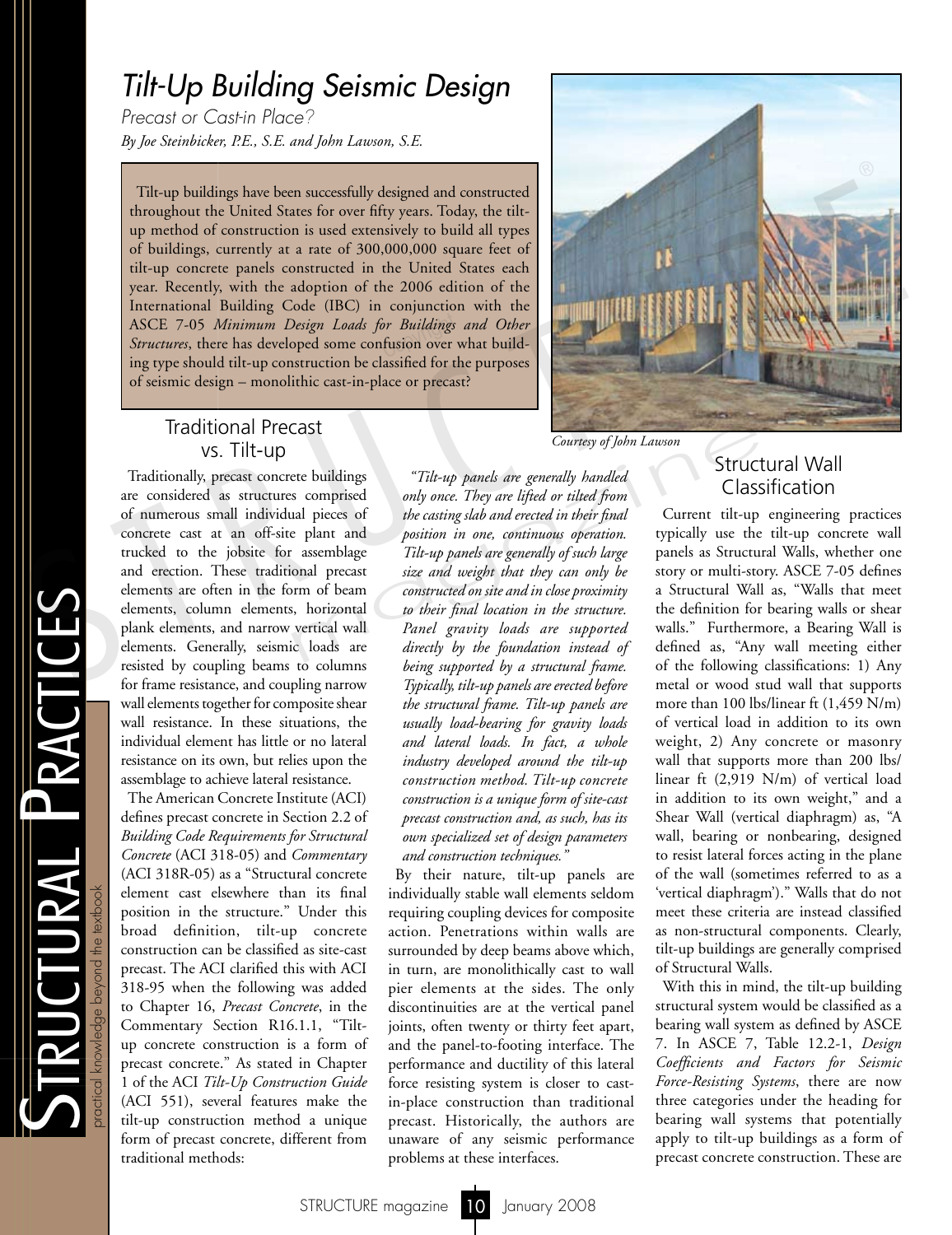

# Dr. S.K. Ghosh

Dr. S.K. Ghosh heads his own consulting practice, S.K. Ghosh Associates, Inc., in Palatine, Illinois and Laguna Niguel, California. He was formerly Director, Engineering Services, Codes, and

Standards, Portland Cement Association, Skokie, Illinois, and is Adjunct Professor of Civil Engineering at the University of Illinois at Chicago.

He has influenced seismic design provisions in the United States for many years by serving on or chairing numerous committees and advisory panels. He specializes in the analysis and design, including wind and earthquake resistant design, of reinforced and prestressed concrete structures. He is a member of the Boards of Direction of ACI and EERI (Earthquake Engineering Research Institute).

In addition to authoring many publications in the area of structural design, he has investigated and reported on structural performance in most recent earthquakes.

> Seminar Cost for January 8<sup>th</sup> \$250 per connection.

Seminar Cost for January 15<sup>th</sup> \$150 per connection for registrants of the January 8<sup>th</sup> Seminar. Other registrants - \$250.

> Information: 312. 649. 4600 x202 Registration: www.ncsea.com

# Dr. S.K. Ghosh **NCSEA WEB SEMINAR**

Two Part Series: Tuesday, January 8<sup>th</sup>, 2008

*Design of Reinforced Concrete Shear Walls*

## Tuesday, January 15<sup>th</sup>, 2008

#### *Q & A on Chapter 16 (Structural Design) and Chapter 19 (Concrete) of the 2006 IBC*

10:00 am - 11:30 am Pacific 11:00 am - 12:30 pm Mountain 12:00 pm - 1:30 pm Central 1:00 pm - 2:30 pm Eastern

**Part 1** - This seminar will present systematic background on shear wall design provisions for regions of high seismicity, as they have evolved in recent years. It will provide a detailed explanation of the current ACI 318-05 shear wall design provisions for buildings in high seismic design categories. The seminar will address the design of shear walls for flexure and axial loads as well as for shear forces. Attendees will be allowed to ask questions intermittently, and responses will be provided.  $\begin{array}{c} \begin{array}{c} \mathsf{p}_{\mathsf{G}} \end{array} \end{array}$ 

**Part 2 -** The "Seismic Design of Reinforced Concrete Shear Walls" seminar of the previous week will probably lead to some follow-up questions. Since the 2006 IBC structural provisions have been applied to designs, SKGA has received numerous questions on specific design-related provisions. This seminar will consist of two parts, the first on 2006 IBC Chapter 16 and the second on Chapter 19. Dr. Ghosh will open each segment with a brief statement. He will then take questions from the audience and respond to them. Similar Detection and Association Similar Cost of Chinameteria Brass Near Weiss (and Adjund Profession Chinameteria Brass Near Weiss (and a straining the University filling the University of the case of Chinameters and de Solution of the strandard and the previous week will probably lead to some follow-u<br>sistrants of the sistems of the previous week will probably lead to some follow-u<br>sistrants - \$250.<br>SOO x202 and the previous vector and p

ADVERTISEMENT – For Advertiser Information, visit www.STRUCTUREmag.org

Ordinary Precast Shear Walls, Intermediate Precast Shear Walls and Special Reinforced Concrete Shear Walls. The category of Intermediate Precast Shear Walls is new, and represents a transition in detailing and expected performance between ordinary and special systems. With the lack of the word "precast", the applicability of the Special Reinforced Concrete Shear Wall category to tilt-up may not be immediately obvious, but a quick reference to ACI 318-05 will clarify this application.

The intent of ACI 318-05 towards the proper classification of Structural Walls can be obtained by reviewing the provisions in conjunction with the commentary. Chapter 21 of ACI 318-05, *Special Provisions for Seismic Design*, Section 21.1 – Definitions, provides the following guidance. Structural Walls are defined as "Walls proportioned to resist combinations of shears, moments, and axial forces induced by earthquake motions. A shear wall is a structural wall. Structural walls shall be categorized as follows:" A Special Precast Structural Wall is defined as, "A precast wall complying with the requirements of 21.8. In addition, the requirements for ordinary reinforced concrete structural walls and the requirements of 21.2.2.3, 21.2.3 through 21.2.7, and 21.7 shall be satisfied." The commentary for this definition states, "The provisions of 21.8 are intended to result in a special precast structural wall having minimum strength and toughness equivalent to that for a special reinforced concrete structural wall of cast-in-place concrete." This establishes that a Special Precast Structural Wall is equivalent to a Special Reinforced Concrete Structural Wall.

Part of the initial confusion regarding the proper classification of tilt-up construction stems from the development of the precast concrete seismic design provisions. Much of the research work has been directed towards investigating the seismic performance of traditional precast concrete *Courtesy of John Lawson*

structures with improved connections. The landmark research associated with the PRESSS (Precast Seismic Structural Systems) Research Program has greatly influenced the specific ACI 318 seismic provisions for



precast concrete systems. Inadvertently, these provisions are extending to site-cast tilt-up construction, because tilt-up falls under the broad umbrella of precast concrete. Although the precast concrete seismic provisions may